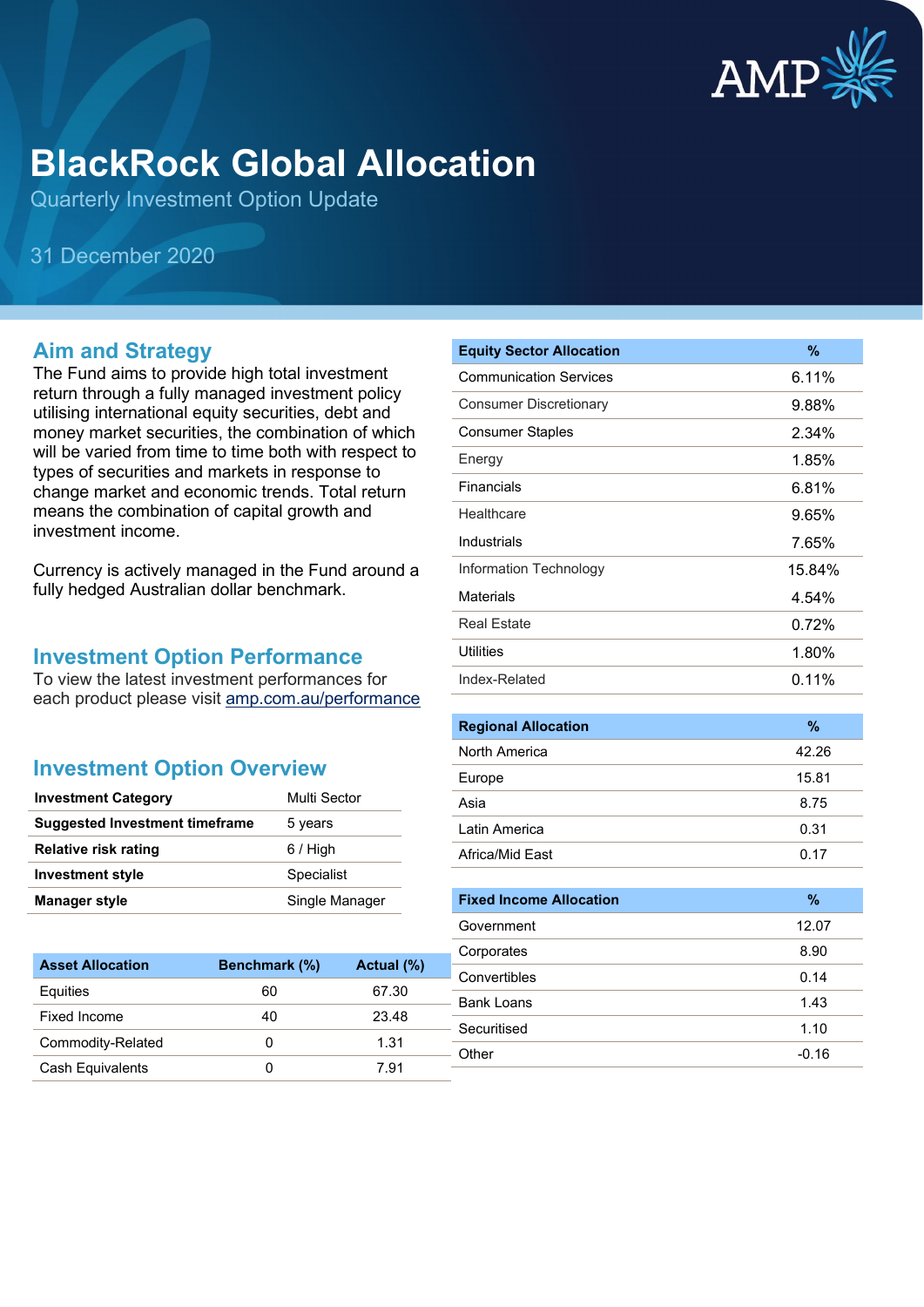## **Investment Option Commentary**

- Regionally, the investment manager are overweight equities in the United States and to a lesser extent, China with an emphasis on high quality and innovative companies that are positioned to generate consistent earnings. They also continue to be overweight European equities (ex-U.K.) as a more tactical position to increase exposure to cyclical industries given potential for joint stimulus efforts to act as a catalyst for growth in the near-term.
- The investment option remains underweight Japan, Australia, and Canada. Their underweight positions within these countries are due primarily to the sector composition of their equity markets, including significant weights to financials and secularly challenged industries, such as mining and oil & gas production.
- Within the derivatives space, BlackRock found opportunities in the options market to trade volatility to augment their core equity positions and manage the portfolio's risk/return profile. Amidst increased volatility in the options market over the month, the team wrote covered call options at elevated price levels that they would be comfortable selling the underlying security. In addition to helping the team manage the portfolio's overall risk level, selling options on certain stocks which they believe investors have overestimated the nearterm volatility and affords the team a mechanism for generating incremental income in a low-yield environment, without increasing the portfolio's duration risk.
- As of December month-end, portfolio duration was 1.9 years, an underweight relative to the 2.75 duration of the fund's reference benchmark. Over the month, they continued to reduce exposure as they believe the efficacy of government bonds as a hedge to equity volatility has been diminished meaningfully.
- Despite the reduction in duration, they maintain a modest weighting in high quality sovereign bonds as a partial hedge against equity risk. Within their nominal U.S. Treasury positioning, they tactically manage their yield curve exposure to maximize the hedging properties. As the Federal Reserve has reduced policy rates to historic lows, effectively anchoring short-term rates, their exposure in U.S. Treasuries is mainly in the mid to long end of the curve given the risk/return profile and marginal carry provided.
- Within high yield, while they have observed moderate spread compression over the past several months, it is their view the asset class continues to offer more attractive relative value as compared to higher quality segments of the global fixed income markets.
- Within emerging markets, exposure remains diversified with an emphasis on select countries which they believe to offer stability with the potential for yield or spread compression.
- The aggregate exposure of these off-benchmark fixed income asset classes currently exceeds ~11% of AUM and helps to differentiate Global Allocation from more traditional "60/40" portfolios.

### **Outlook**

Looking ahead, BlackRock expect 2021 U.S. growth to be above consensus, supported by a deleveraged consumer, record wealth levels, additional stimulus, positive impact of the commencement of widespread vaccine distribution, and a continuation of super-accommodative monetary policy.

Given the supportive macro backdrop, the investment manager remains overweight equites and credit. Within fixed income, consistent with their view of an improving economy, they remain underweight developed market government bonds relative to the benchmark. While they still believe that U.S. duration is an effective partial hedge against equity risk, they have reduced exposure given the diminished efficacy as a hedge in the sustained low rate environment. Given the dearth of income as a result of the sustained low rate environment, they maintain exposure to credit (primarily high yield but also some investment grade) and to select emerging market sovereign debt as additional sources of yield that should continue to benefit from aging demographics, increasing demand for income, and an improving global economy. In line with the fund's risk aware mandate, they look to balance exposure to risk assets with a diversified selection of portfolio hedges including (the afore mentioned) duration, cash, derivatives (most notably options to capture dislocations in volatility), gold-related securities, and FX positioning.